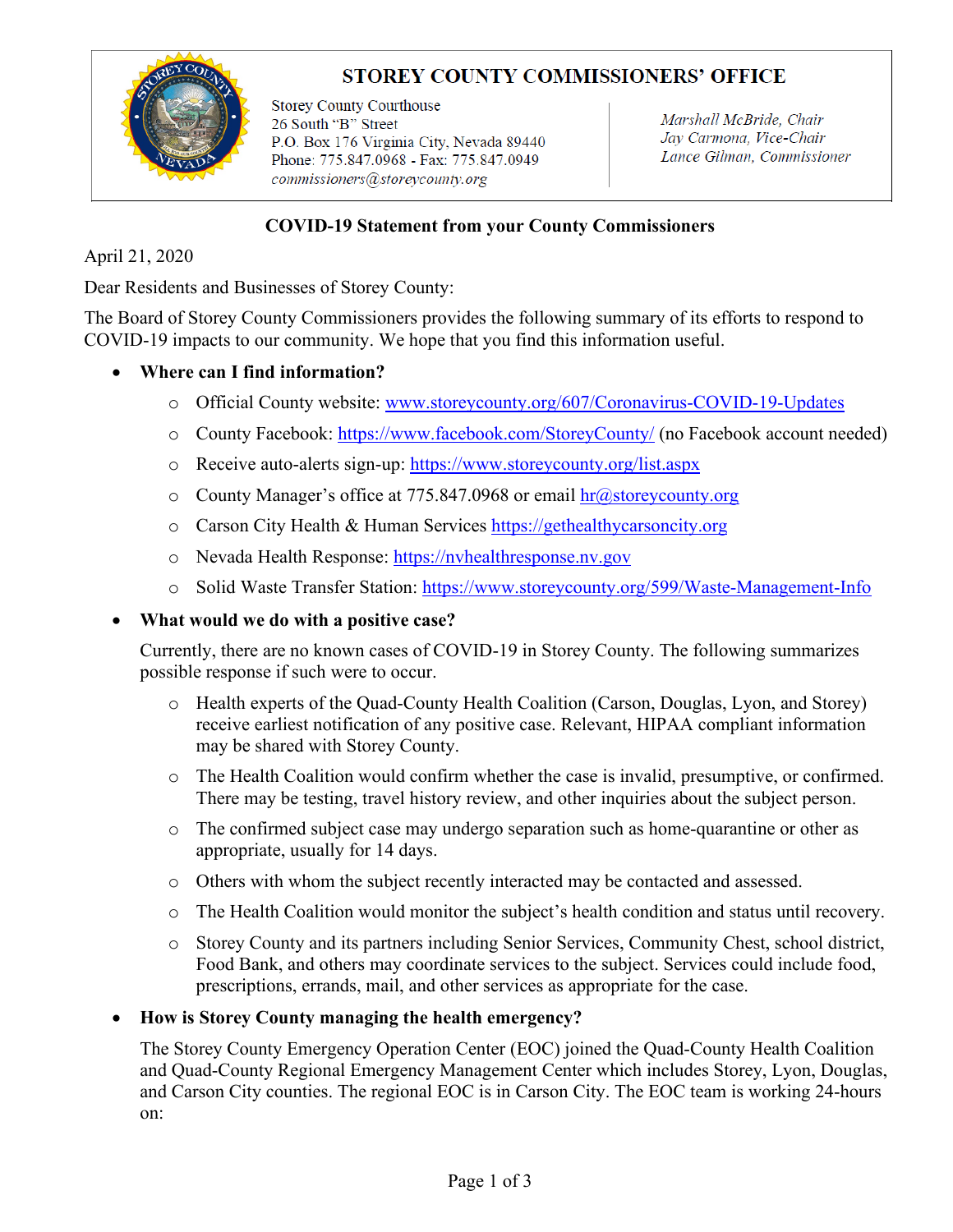- o Monitoring COVID-19 cases and reports;
- o Preparing for what may and may not come;
- o Communicating with state and federal agencies, local EOC teams, and the public;
- o Coordinating with health agencies and providers to manage planning and response;
- o Managing emergency declaration FEMA and other funding opportunities;
- o Coordinating a testing station to be placed in Carson City for the region. There are federal delays as many resources are going to "hot-spots" like New York;
- o Storey County has declared an emergency related to COVID-19, thus making it eligible for FEMA and other federal financial reimbursement and assistance.

### • **Are Storey County offices open for business?**

County services remain open but under the following limitations:

- o Walk-in restrictions apply, hours are modified, and appointments are encouraged.
- o Online, phone, and mail in services are provide. Call each office for details.
- o Online credit card processing fees are waived for water, sewer, taxes, etc.
- o Some offices have drop-boxes available. Call for availability.
- o DMV is closed. Waivers for registration and renewals statewide are expected.
- o Water/sewer non-payment disconnects are halted for VC, Gold Hill, and Silver City.
- o Certain court cases are postponed. Call Justice Court at 775.847.0962 for info.
- o Storey County remains open with increased sanitation and social distancing measures.
- o Contact the County Manager's Office at 775.847.0968 or  $\frac{hr@ \text{storey} county.org}{hr^{5}}$  with questions or concerns.

## • **Can I open my business?**

- o Many local businesses have stayed open after the Governor's closure of "non-essential" businesses by providing curbside pickup, take-out, online services, and other means which maintain social distancing. We encourage this practice.
- o Home-based businesses may do the same so long as they follow the Governor's directives.
- o If a business is considered "essential" and provides food, supplies, fuel, or power., such as those at TRI, it may remain open.
- o If you are unsure whether your business can be open, contact the Nevada Governor's Office of Economic Development 775.687.9900.

## • **Where do I report COVID-19 incidents?**

- o Residents, businesses, employees, and employers should report COVID-19 concerns to Carson City Health and Human Services hotline at 775.283.4789 [www.gethealthycarsoncity.org/novel-coronavirus-2019/](http://www.gethealthycarsoncity.org/novel-coronavirus-2019/) or County Manager 775.847.0968.
- **What if I am having trouble getting Unemployment (UI) benefits?**
	- o The state system is overwhelmed with unprecedented claims. We spoke to many locals trying to get through to UI case workers. We recommend calling and logging in on off-peak hours, keep calling back until you get through, and inquiry weekly. Just don't give up. It will work.